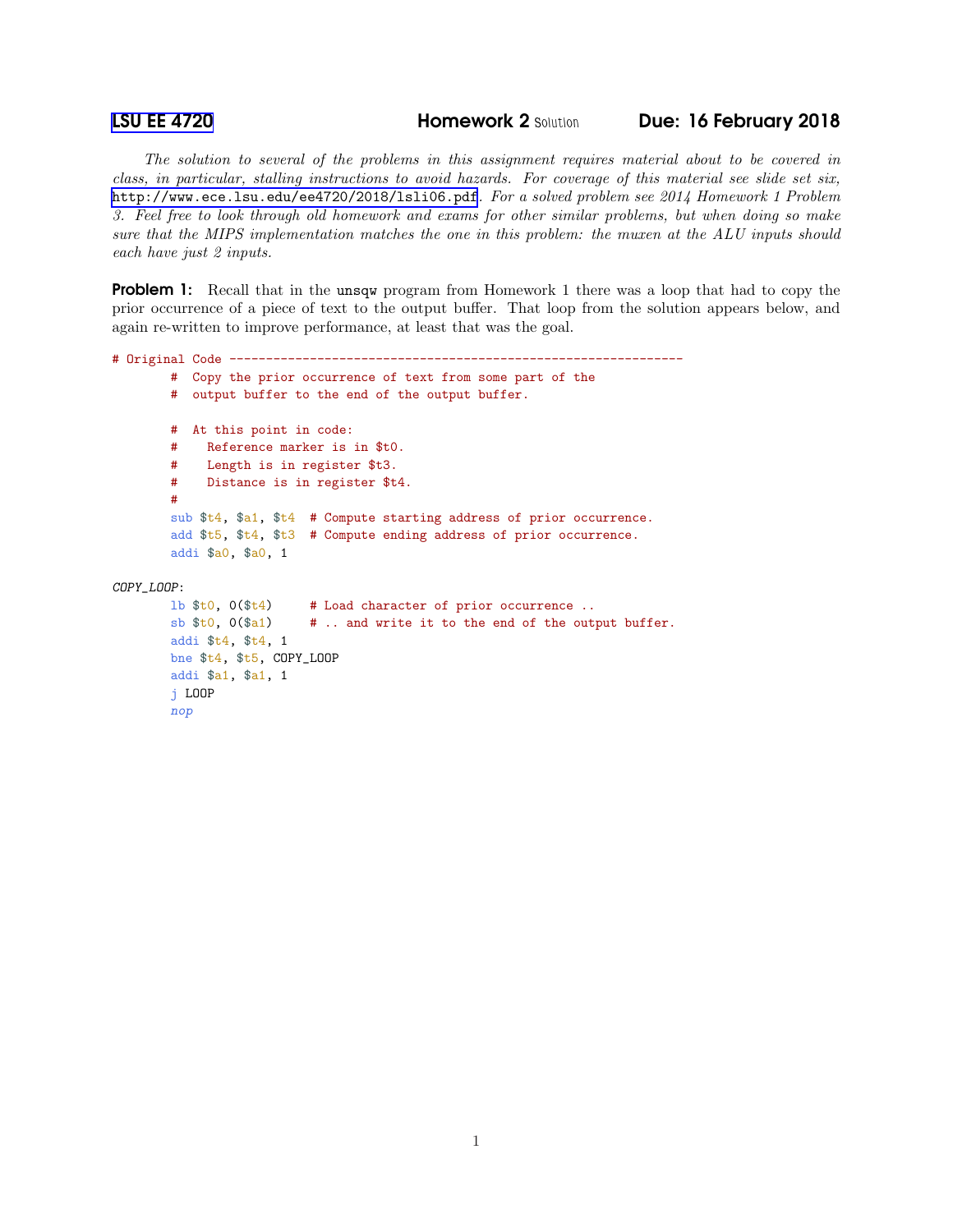```
# Improved Code --------------------------------------------------------------
       # Copy the prior occurrence of text to the end of the output buffer.
       # At this point in code:
       # Reference marker is in $t0.
       # Length is in register $t3.
       # Distance is in register $t4.
       #
       sub $t4, $a1, $t4 # Compute starting address of prior occurrence.
       addi $a0, $a0, 1
       # Round length (L) up to a multiple of 4.
       #
       addi $t7, $t3, 3
       andi $t8, $t7, 0xfffc # Note: this only works if L < 65536sub $t6, $t8, $t3
       #
       # At this point:
       # $t8: L', rounded-up length.
       # $t6: Amount added to L to round it up. That is, L' - L# t6 can be 0, 1, 2, or 3.
        # If t6 is 0, then L' = L;
       # if t6 is 1, then L' = L + 1; etc.
       # Decrement prior-occurrence and output-buffer pointers.
       #
       sub $t4, $t4, $t6
       sub $a1, $a1, $t6
       # Jump to one of the four lb instructions in the copy loop.
        #
       la $t7, COPY_LOOPd4 # Get address of first lb instruction.
       sll $t6, $t6, 3 # Compute offset to lb that we want to start at.
       add $t7, $t7, $t6 # Compute address of starting 1b ..
       jr t7 # .. and jump to it.
       add $t5, $t4, $t8 # Don't forget to compute stop address.
COPY_LOOPd4:
       lb $t0, 0($t4)
       sb $t0, 0 ($a1)lb $t0, 1($t4)
       sb $t0, 1($a1)
       lb $t0, 2($t4)
       sb $t0, 2($a1)
       lb $t0, 3($t4)
       sb $t0, 3($a1)
       addi $t4, $t4, 4
       bne $t4, $t5, COPY_LOOPd4
       addi $a1, $a1, 4
       j LOOP
       nop
```
Let  $L$  denote the length of the prior occurrence of text to copy.

(*a*) Determine the number of instructions executed by the original code in terms of L. Include the copy loop and the instructions before it shown above. State any assumptions.

The number of instructions executed is:  $3+5L+2=5+5L$ . This includes the nop since the time to execute the program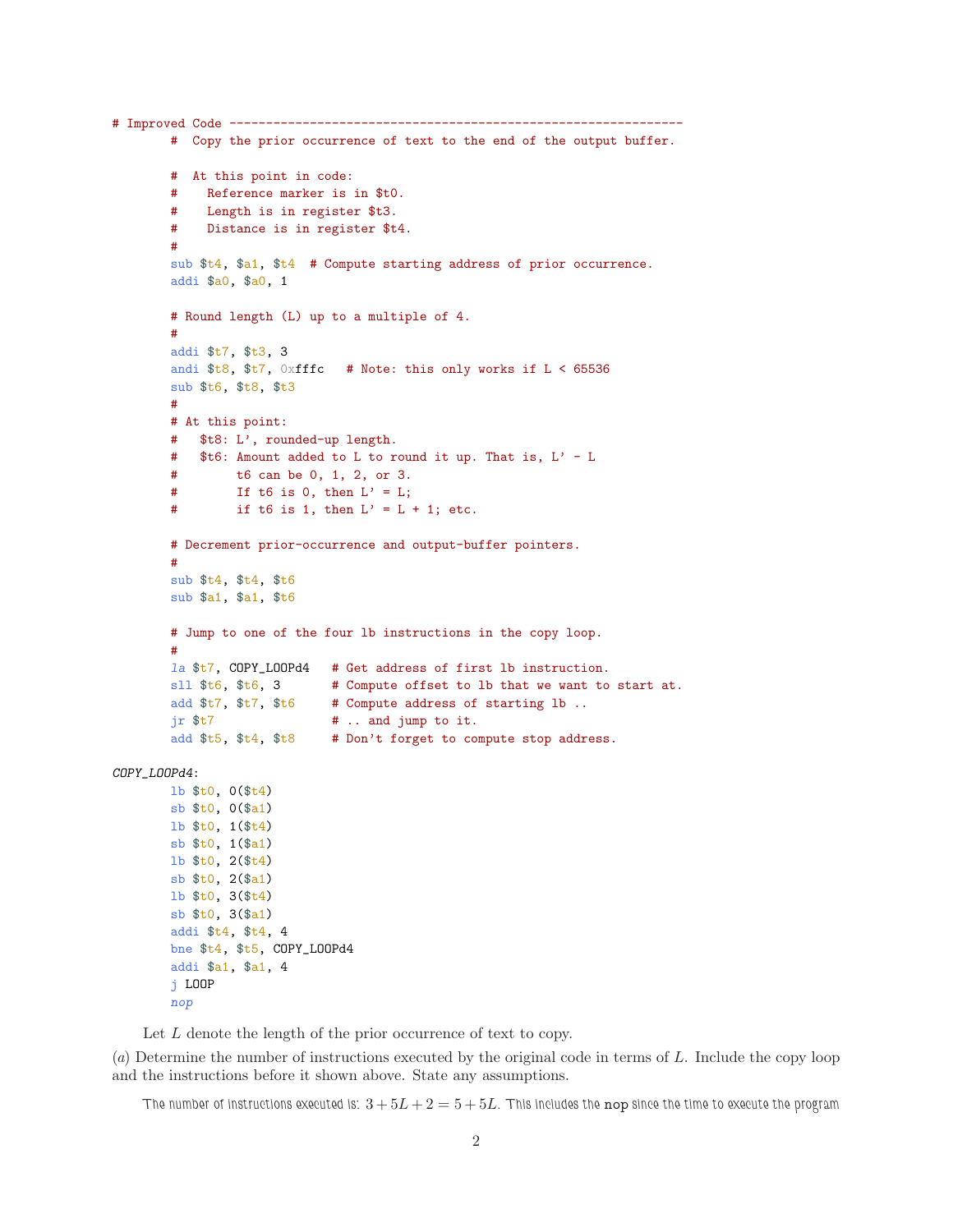includes the time to handle nops.

(*b*) Determine the number of instructions executed by the improved code in terms of L. Include the copy loop and the instructions before it shown above. State any assumptions.

Short Answer: The number of instructions executed is:  $13 + 2L + 3[L/4] + 2 = 15 + 2L + 3[L/4] \approx 15 + 2.75L$ .

Explanation: The 15 term covers instructions outside of the loop. Each full iteration of the loop executes four 1b/sb instruction pairs however the loop can be entered at any one of the four 1b instructions, with the entry point chosen so that exactly L characters are copied. The  $2L$  term covers the  $1b/sb$  pairs. The loop also includes two  $addi$  instructions and a branch. These are executed once per iteration and there are  $[L/4]$  iterations. These three instructions are covered by the  $3[L/4]$  term.

(*c*) What is the minimum value of L for the improved method to actually be faster?

An approximate solution can be found by solving  $5+5L=15+2.75L$  for  $L$ , yielding  $L=\frac{40}{9}\approx 4.\overline{44}.$  Because  $L$  must be an integer and because we ignored the ceiling function we need to investigate values of  $L$  around 4. For  $L = 6$  the improved method is 2 instructions faster, for all  $0 < L < 6$  the original method takes fewer cycles. So the minimum value is  $\mid\! L = 6 \! \mid$ 

(*d*) What is it about the improved code that helps performance?

Short Answer: The two addis and the bne are executed just once for each four characters copied.

Long Answer: In both the original and improved code one 1b and one sb are executed for each character copied. That is captured in the  $2L$  term in the expression for the improved code and part of the  $5L$  term in the expression for the original code. So for these the two codes are comparable. But in the improved code the two addi instructions and the bne are executed once for every four characters copied while in the original code they are executed four times as often: one for each character copied. That is what is responsible for the improved performance.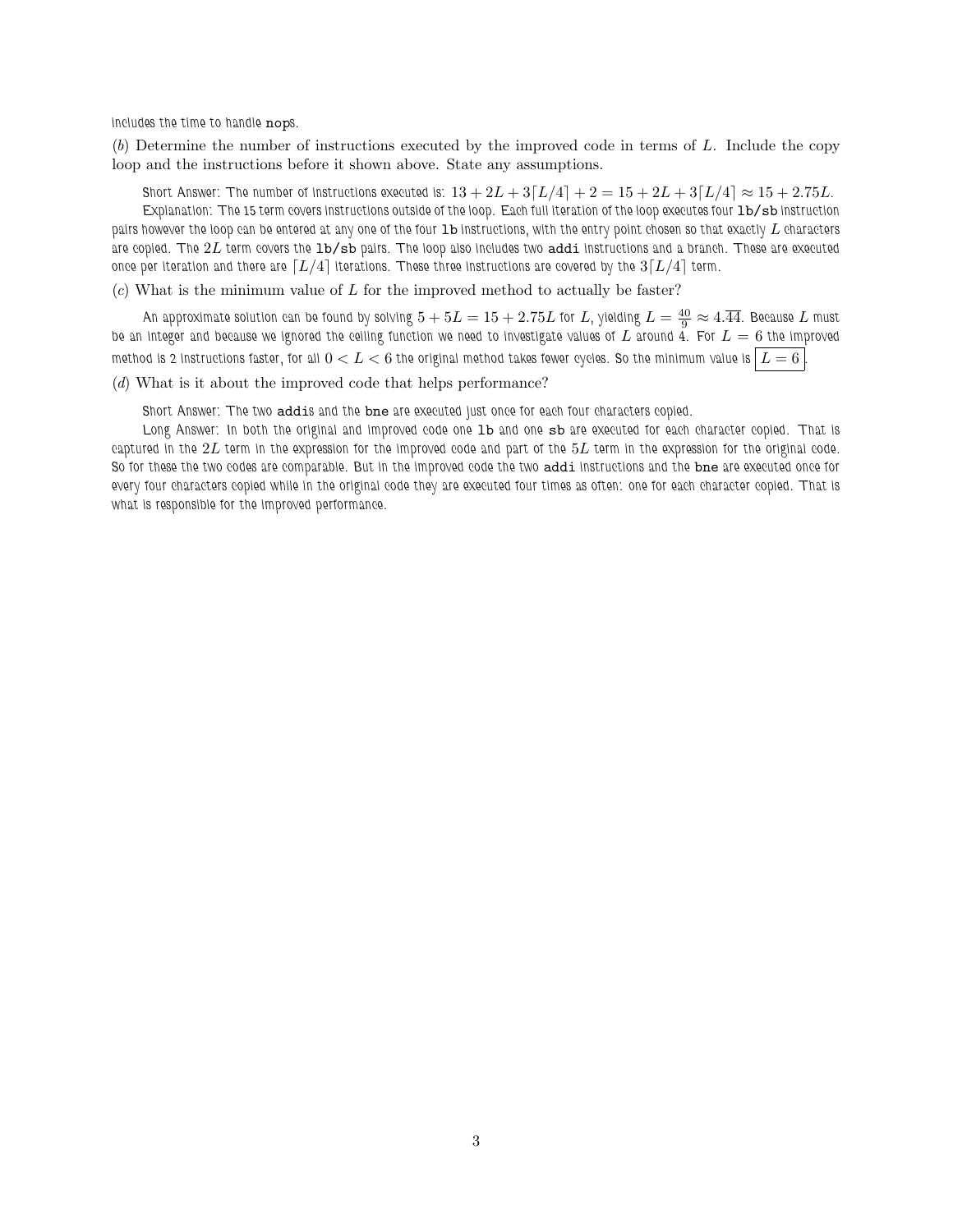Problem 2: *Note: The following problem is identical to 2016 Homework 1 Problem 1. Try to solve it without looking at the solution.* Answer each MIPS code question below. Try to answer these by hand (without running code).

(*a*) Show the values assigned to registers t1 through t8 (the lines with the tail comment Val:) in the code below. Refer to the MIPS review notes and MIPS documentation for details.

Solution appears below (to the right of SOLUTION, of course).

```
.data
myarray:
       .byte 0x10, 0x11, 0x12, 0x13
       .byte 0x14, 0x15, 0x16, 0x17
       .byte 0x18, 0x19, 0x1a, 0x1b.byte 0x1c, 0x1d, 0x1e, 0x1f
       .text
       la $s0, myarray # Load $s0 with the address of the first value above.
                        # Show value retrieved by each load below.
       lbu $t1, 0($s0) # Val: SOLUTION: 0x10
       lbu t_2, 1(t_0) # Val: SOLUTION: 0 \times 11lbu t_2, 5(s_0) # Val: SOLUTION: 0x15lhu $t3, 0($s0) # Val: SOLUTION: 0x1011
       lhu $t4, 2($s0) # Val: SOLUTION: 0x1213
       addi $s1, $0, 3
       add $s3, $s0, $s1
       1bu t_5, 0(t_53) # Val: SOLUTION: 0 \times 13sll $s4, $s1, 1 SOLUTION: Note: s4 \leq 3 \leq 1 = 6add $s3, $s0, $s4
       lhu $t6, 0($s3) # Val: SOLUTION: 0x1617
       s11 s4, s1, 2 <br>SOLUTION: Note: s4 <= 3 <<2 = 12add $s3, $s0, $s4
       lhu t7, 0(s3) # Val: SOLUTION: 0x1c1dlw t8, 0(s3) # Val: SOLUTION: 0x1c1d1ef
```
(*b*) The last two instructions in the code above load from the same address. Given the context, one of those instructions looks wrong. Identify the instruction and explain why it looks wrong. (Both instructions should execute correctly, but one looks like it's not what the programmer intended.)

Register s0 holds an address that the programmer decided to call myarray, so lets think of the data starting at that address as an array. Normally, to access element i of an array that starts at address a, you load data at address a + i \* s, where s is the size of an array element. In the code fragment above, register s0 holds the starting address (a in the example). From the way the code is written it looks like register s1 is holding the element index (i in the example). Because the s11 in the last group of four instructions is effectively multiplying  $s1$  by 4, it looks like the load should be of the  $s1$ 'th element of an array of elements of size 4. That's consistent with the  $1w$ , which loads a 4-byte element, and the last  $1hu$  looks out of place. The  $1hu$  that loads  $t6$ looks fine, because its address was computed from a value of s1 multiplied by 2.

(*c*) Explain why the following answer to the question above is wrong for the MIPS 32 code above: *"The* lw *instruction should be a* lwu *to be consistent with the others."*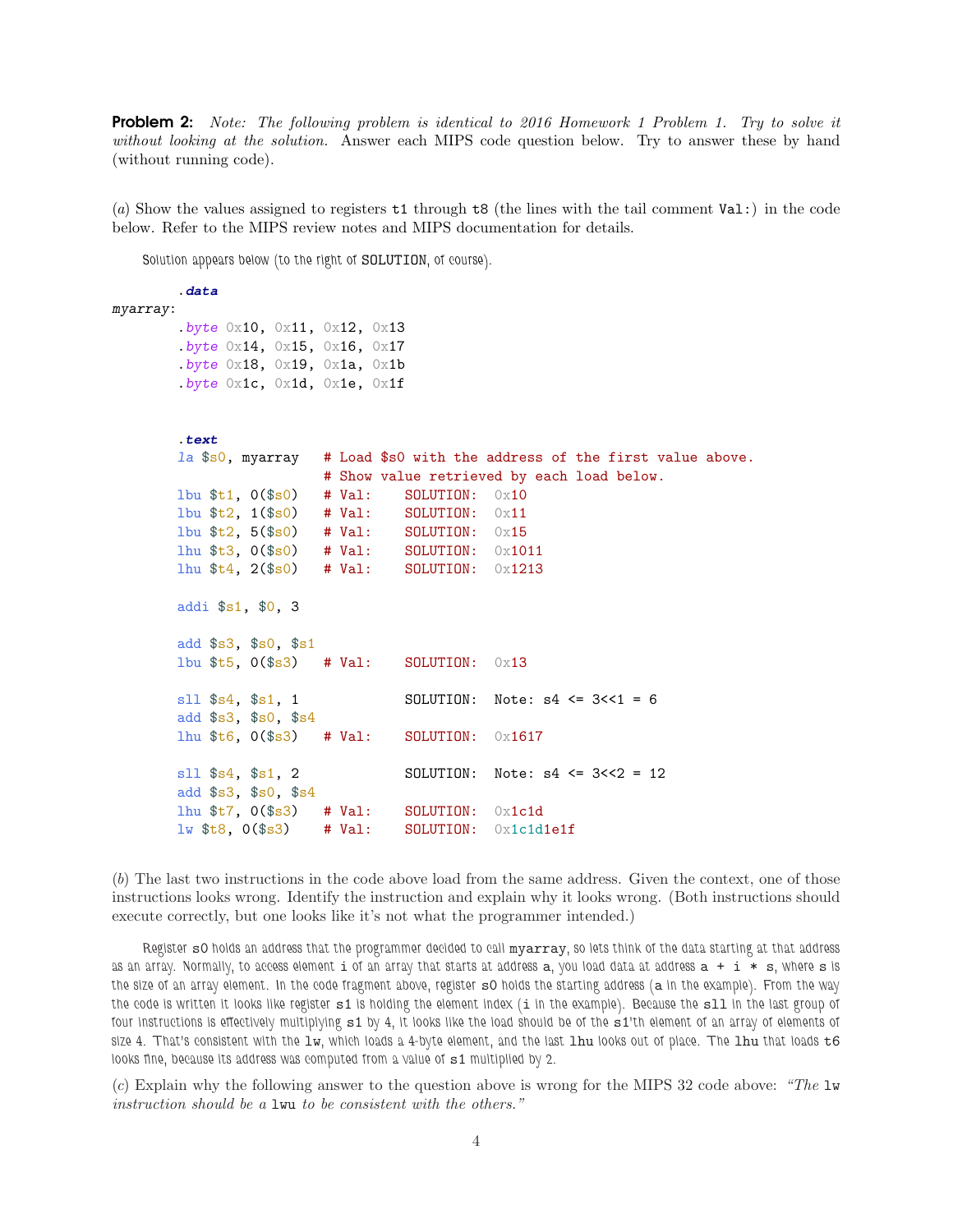There is no  $1$ wu, because when loading a 32-bit quantity into a 32-bit register there is no need to distinguish between a signed and unsigned quantity. In contrast, the 1hu and 1h load a 16-bit quantity into a 32-bit register, the 1hu sets the high 16 bits to zero, it zero-pads, while 1h sets the high 16 bits to the value of the MSB of the loaded value, it sign extends.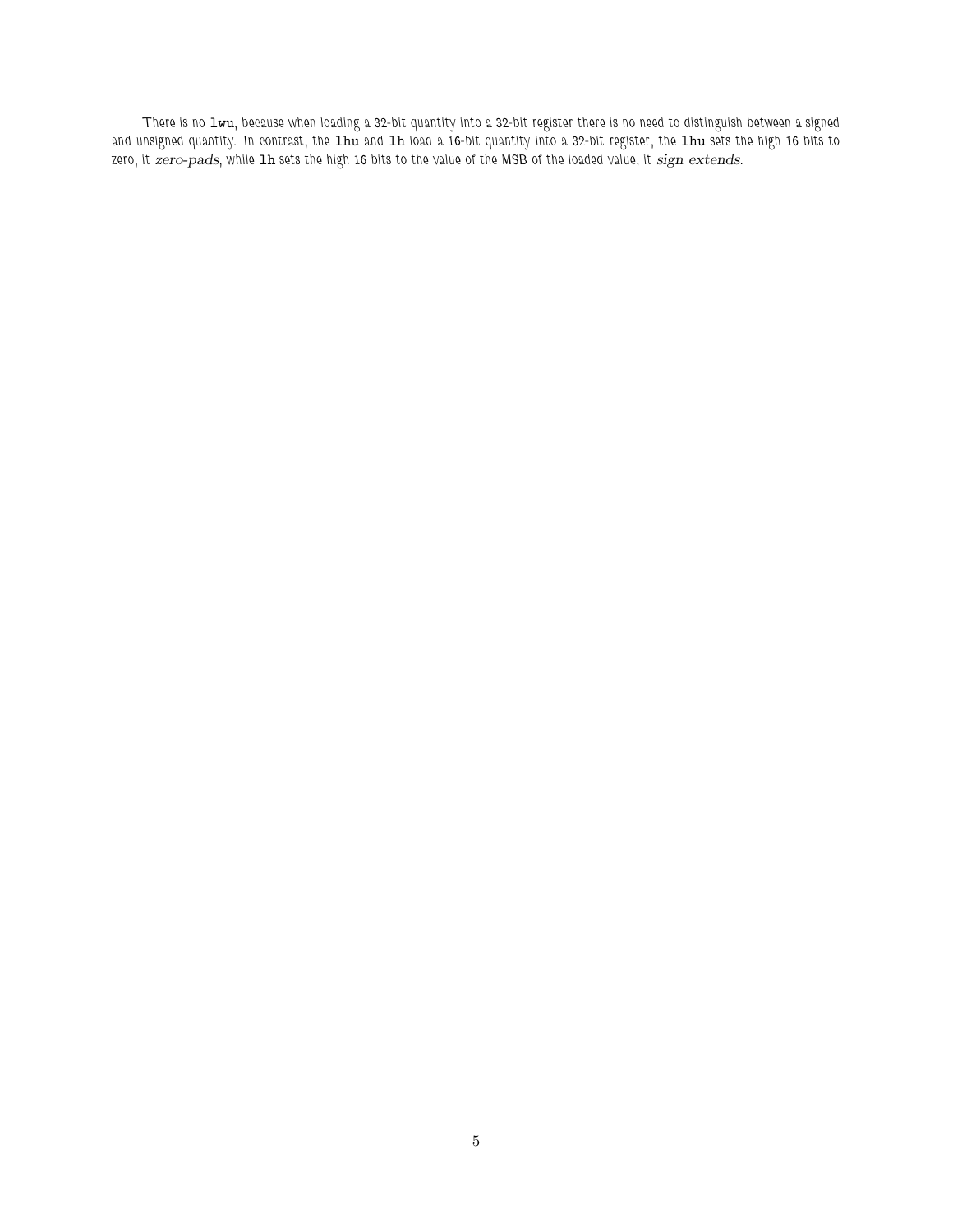Problem 3: *Note: The following problem was assigned in each of the last three years, and its solution is available. DO NOT look at the solution unless you are lost and can't get help elsewhere. Even in that case just glimpse.* Appearing below are **incorrect** executions on the illustrated implementation. For each one explain why it is wrong and show the correct execution.



(*a*) Explain error and show correct execution.

| LOOP: # Cycles |  |                | 0 1 2 3 4 5 6 7 |  |  |
|----------------|--|----------------|-----------------|--|--|
| 1w r2, 0(r4)   |  | IF ID EX ME WB |                 |  |  |
| add r1, r2, r7 |  |                | IF ID EX ME WB  |  |  |
| LOOP: # Cycles |  |                | 0 1 2 3 4 5 6 7 |  |  |

The add depends on the  $1w$  through  $r2$ , and for the illustrated implementation the add has to stall in ID until the  $1w$  reaches WB.

| LOOP: # Cycles                 |  |                | 0 1 2 3 4 5 6 7      |  | SOLUTION |
|--------------------------------|--|----------------|----------------------|--|----------|
| $1w_T2, 0(r4)$                 |  | IF ID EX ME WB |                      |  |          |
| add r1, r2, r7                 |  |                | IF ID ----> EX ME WB |  |          |
| LOOP: # Cycles 0 1 2 3 4 5 6 7 |  |                |                      |  |          |

(*b*) Explain error and show correct execution.

LOOP: # Cycles 0 1 2 3 4 5 6 7 add r1, r2, r3 IF ID EX ME WB lw r1,  $0(r4)$  IF ID -> EX ME WB LOOP: # Cycles 0 1 2 3 4 5 6 7

There is no need for a stall because the  $1w$  writes  $r1$ , it does not read  $r1$ .

| LOOP: # Cycles                 |                |  |                |  |  | 0 1 2 3 4 5 6 7 SOLUTION |
|--------------------------------|----------------|--|----------------|--|--|--------------------------|
| add r1 r2, r3                  |                |  | IF ID EX ME WB |  |  |                          |
| 1w r1, 0(r4)                   | IF ID EX ME WB |  |                |  |  |                          |
| LOOP: # Cycles 0 1 2 3 4 5 6 7 |                |  |                |  |  |                          |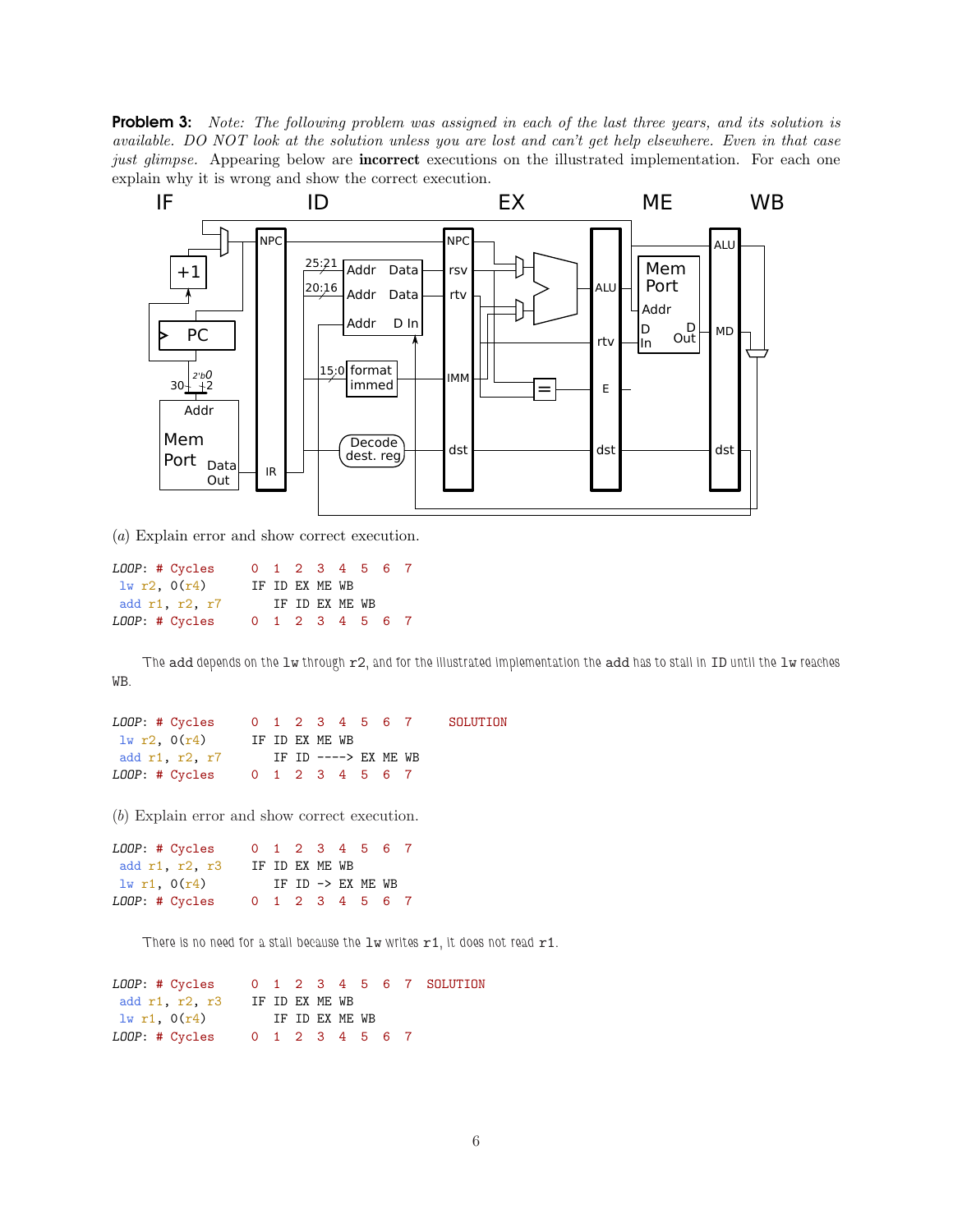(*c*) Explain error and show correct execution.

| LOOP: # Cycles |  | 0 1 2 3 4 5 6 7              |  |  |  |
|----------------|--|------------------------------|--|--|--|
| add r1, r2, r3 |  | IF ID EX ME WB               |  |  |  |
| sw r1, 0(r4)   |  | IF ID $\rightarrow$ EX ME WB |  |  |  |
| LOOP: # Cycles |  | 0 1 2 3 4 5 6 7              |  |  |  |

A longer stall is needed here because the sw reads r1 and it must wait until add reaches WB.

LOOP: # Cycles 0 1 2 3 4 5 6 7 SOLUTION add r1, r2, r3 IF ID EX ME WB  $sw r1$ ,  $O(r4)$  IF ID ----> EX ME WB LOOP: # Cycles 0 1 2 3 4 5 6 7

(*d*) Explain error and show correct execution.

| LOOP: # Cycles | 0 1 2 3 4 5 6 7 |                |                      |  |  |
|----------------|-----------------|----------------|----------------------|--|--|
| add r1, r2, r3 |                 | IF ID EX ME WB |                      |  |  |
| xor r4, r1, r5 |                 |                | IF ----> ID EX ME WB |  |  |
|                |                 |                |                      |  |  |

The stall above allows the  $x$ or, when it is in ID, to get the value of  $r1$  written by the add; that part is correct. But, the stall starts in cycle 1 before the xor reaches ID, so how could the control logic know that the xor needed r1, or for that matter that it was an xor? The solution is to start the stall in cycle 2, when the xor is in ID.

| LOOP: # Cycles 0 1 2 3 4 5 6 7 SOLUTION |  |                |                      |  |  |
|-----------------------------------------|--|----------------|----------------------|--|--|
| add r1, r2, r3                          |  | IF ID EX ME WB |                      |  |  |
| xor r4, r1, r5                          |  |                | IF ID ----> EX ME WB |  |  |
| LOOP: # Cycles 0 1 2 3 4 5 6 7          |  |                |                      |  |  |